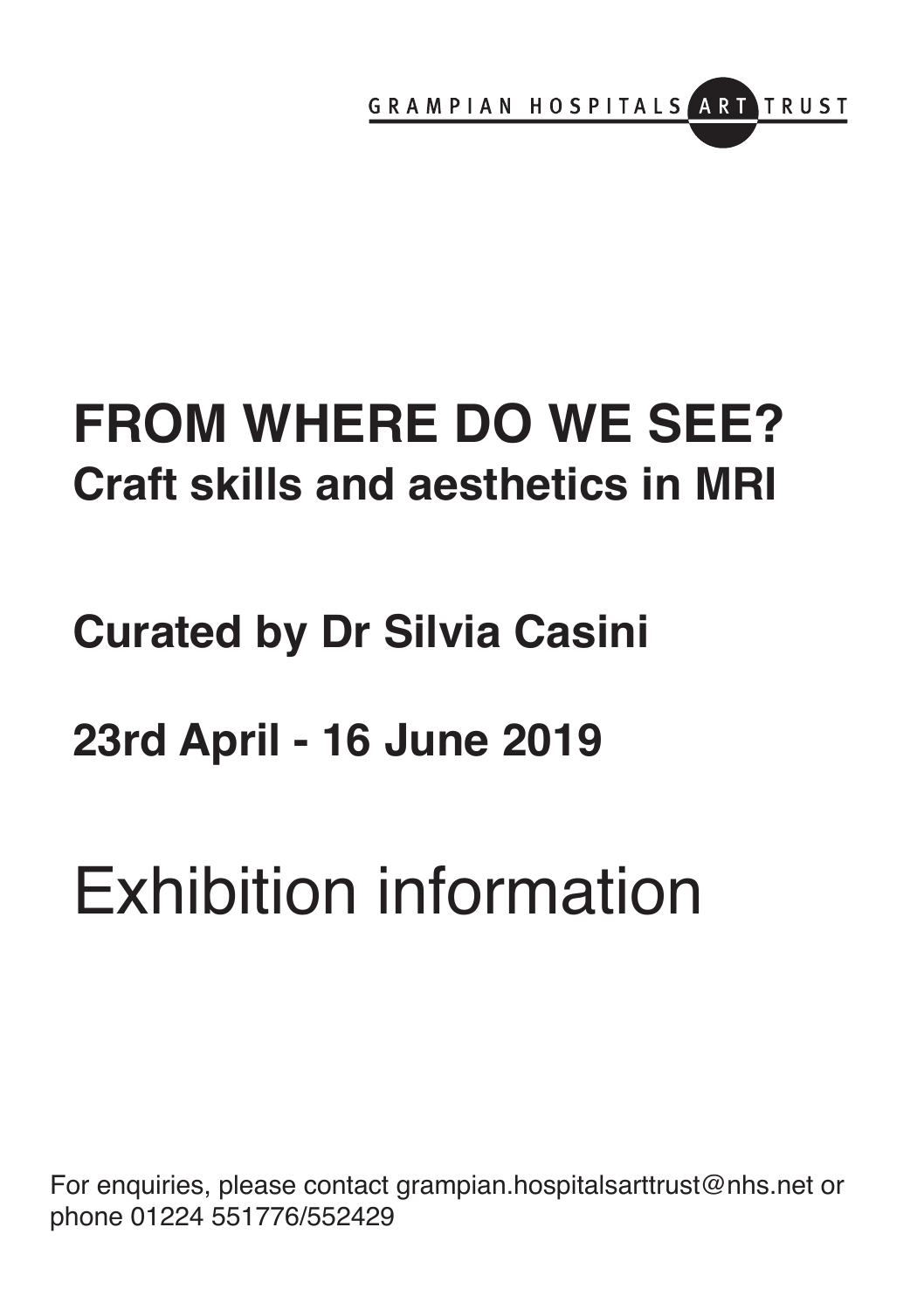### **FROM WHERE DO WE SEE? Craft skills and aesthetics in MRI**

An invention never happens in the way in which it is later publicised. The story of the invention of Magnetic Resonance Imaging (MRI), a scanning technique carried out on many millions of patients every year all over the world, is a myth. MRI was not the result of a singular event or discovery, but the result of entangled activities of laboratory teams across the world that extended over decades. In this exhibition we particularly celebrate the importance of craftsmanship and aesthetic judgments that always accompany scientific discovery, but rarely become part of the official history of an invention.

The development of MRI was carried out at The University of Aberdeen in two periods. The first occurred between the late 1960s and the early 1980s thanks to the work of a visionary team of medical physicists. The research group, comprising physicists James Hutchison (named Jim), John Mallard and William A. Edelstein (named Bill), constructed Mark-I, the world's first whole-body MRI clinical scanner, and invented the spin-warp method which became the global standard for data–image conversion. The second Aberdonian period is the ongoing development of an advanced biomedical imaging technology known as Fast Field-Cycling MRI (FFC-MRI) thanks to the IDentIFY project, led by the University of Aberdeen in collaboration with EU research partners. Attention to the patient and the close connection between the research laboratory and the clinic have always been the driver of biomedical imaging research at The University of Aberdeen.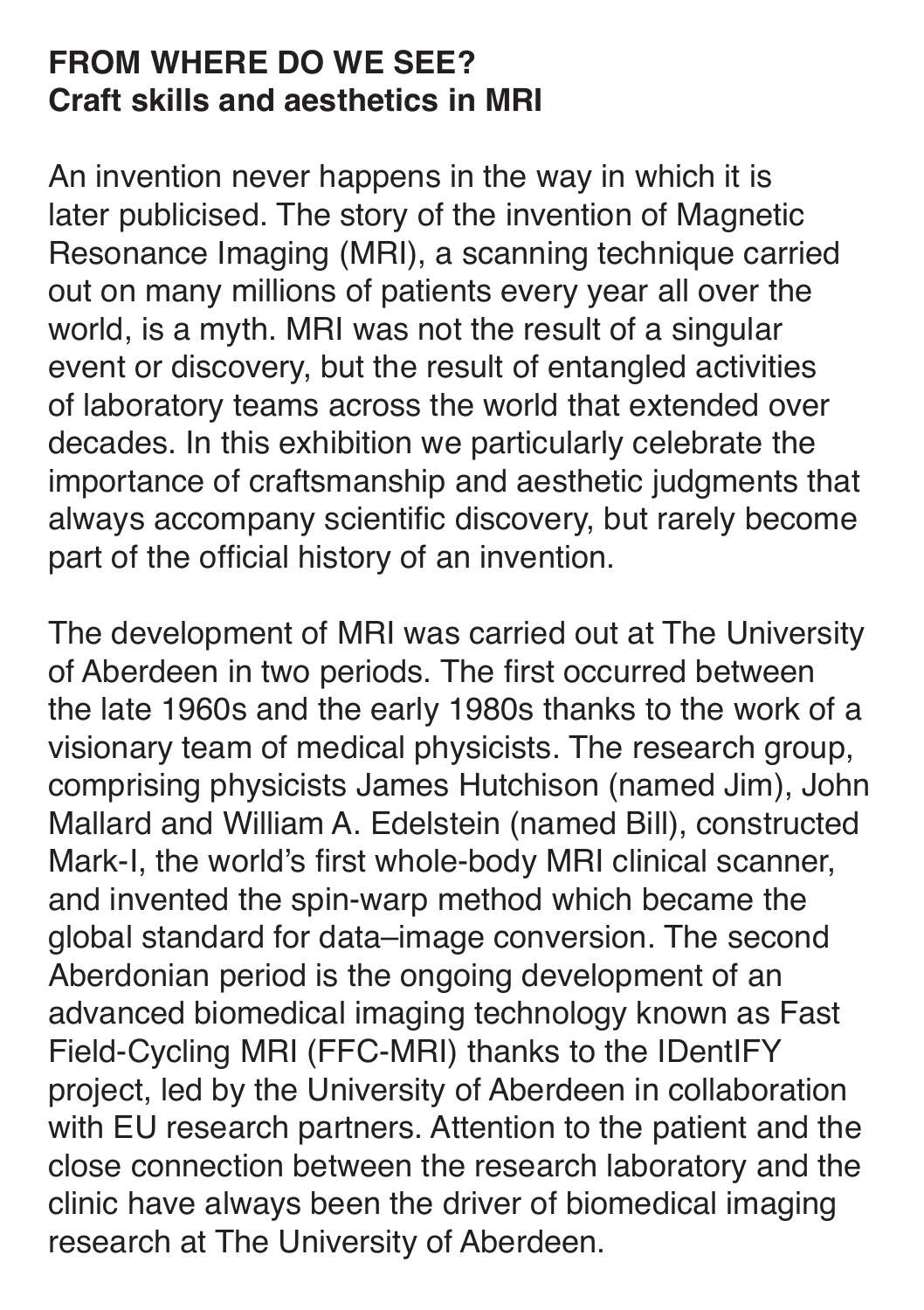This exhibition bridges the two moments in the history of MRI innovation trajectory at Aberdeen University to investigate how craft skills, aesthetics and theories from the arts and humanities, usually considered peripheral to science, feed into past and present MRI innovation networks.

The selection of original and previously unknown archival material on display, contributes to re-frame the history of MRI development as a collective endeavour comprising expertise in physics, engineering, biology, design and photography. Laboratory notes, old photographs, diagrammatic drawings, design sketches that might at first seem marginal, turn out on closer examination to be some of the driving forces behind the development of MRI.

The aim of this exhibition is twofold. First, to unveil the role played by craftsmanship, creativity and imagination in science. Art and science are both skilled practices. Visitors are encouraged to visit the solo-exhibition of the artist Beverly Hood in The Suttie Arts Space and to explore relationships between aesthetic forms, functions and past and present times. Second, this exhibition is one among several ongoing and future initiatives aimed at showcasing to the research community and the wider public a range of the rich archival material that will be acquired and catalogued by The University of Aberdeen Special Collections.

## **MOUSE MAP PRINTOUTS**

These are reproductions of the original copies of the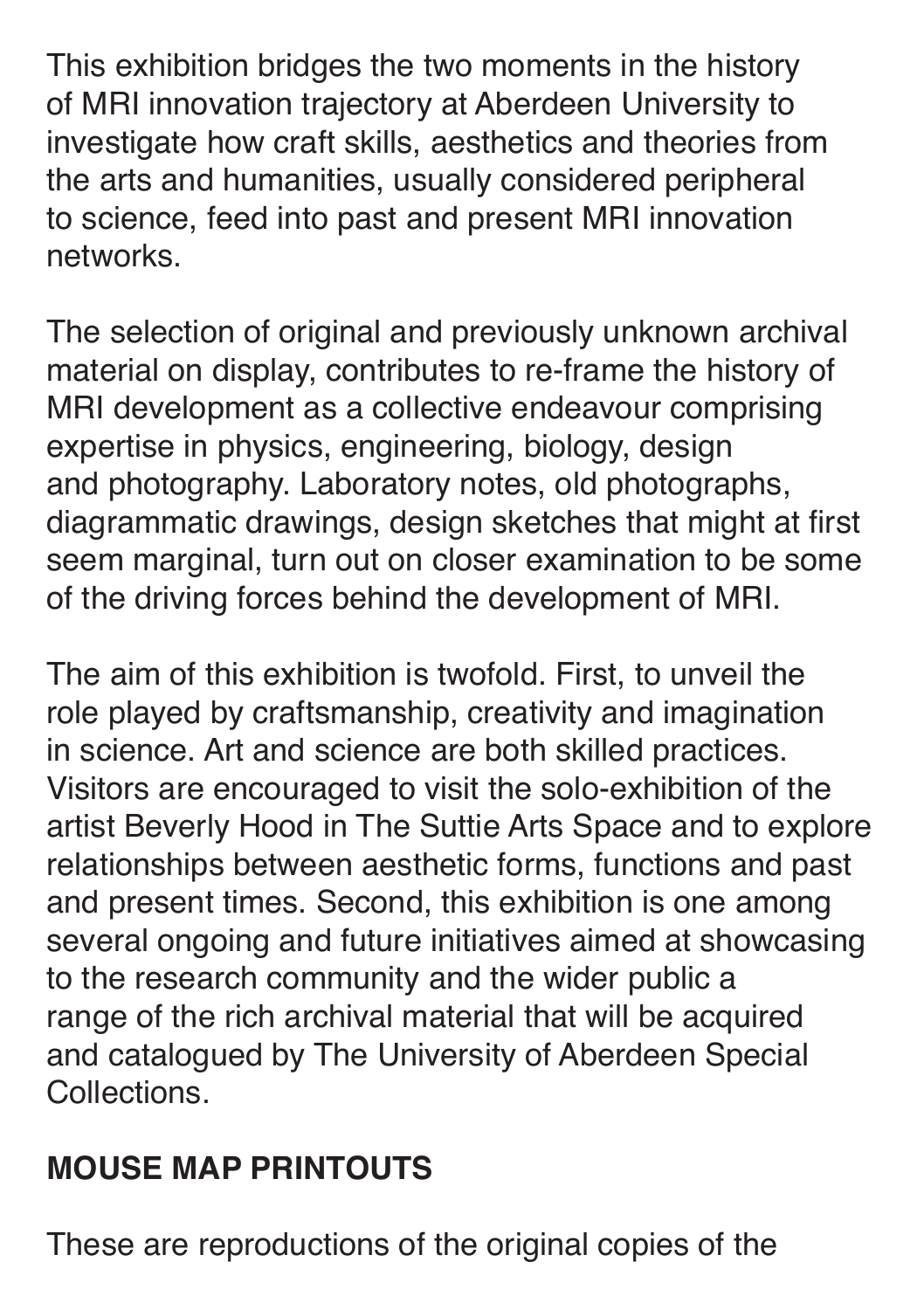seminal hand-coloured mouse map printouts from the mid-1970s, accompanied by handwritten notes.

The final colourful, pop-art-like, hand-painted map of the mouse was produced in late March 1974 and presented at a conference in Nottingham. The diagrammatic map is pictorial yet based on data measurements. It displays relaxation time information (T1) – the time it takes the tissue to return to a state of equilibrium after magnetization. The long T1 values around the neck fracture are visualised as the black area. This was the world's first MR image to show a sort of pathology and, therefore, to be clinically useful.

The handwritten notes explain the experiment. There is a reference to zeugmatography, the name first used in the early 1970s by the chemistry professor Paul Lauterbur to describe the technique known today as MRI.

At a time when computers were not yet that powerful, the manual labour put into the creation and display of the mouse image series was part of its visual performance. The gradation and colour code have a degree of arbitrariness, yet colour enables information to flow more easily. Colour changes were obvious to the human eye at a time in which MR image production, display and interpretation were difficult.

Thanks to this manually painted map, it was quickly believed that MRI would soon be in wide commercial clinical use. For the first time ever, scaling up from the mouse to a full human body seemed possible.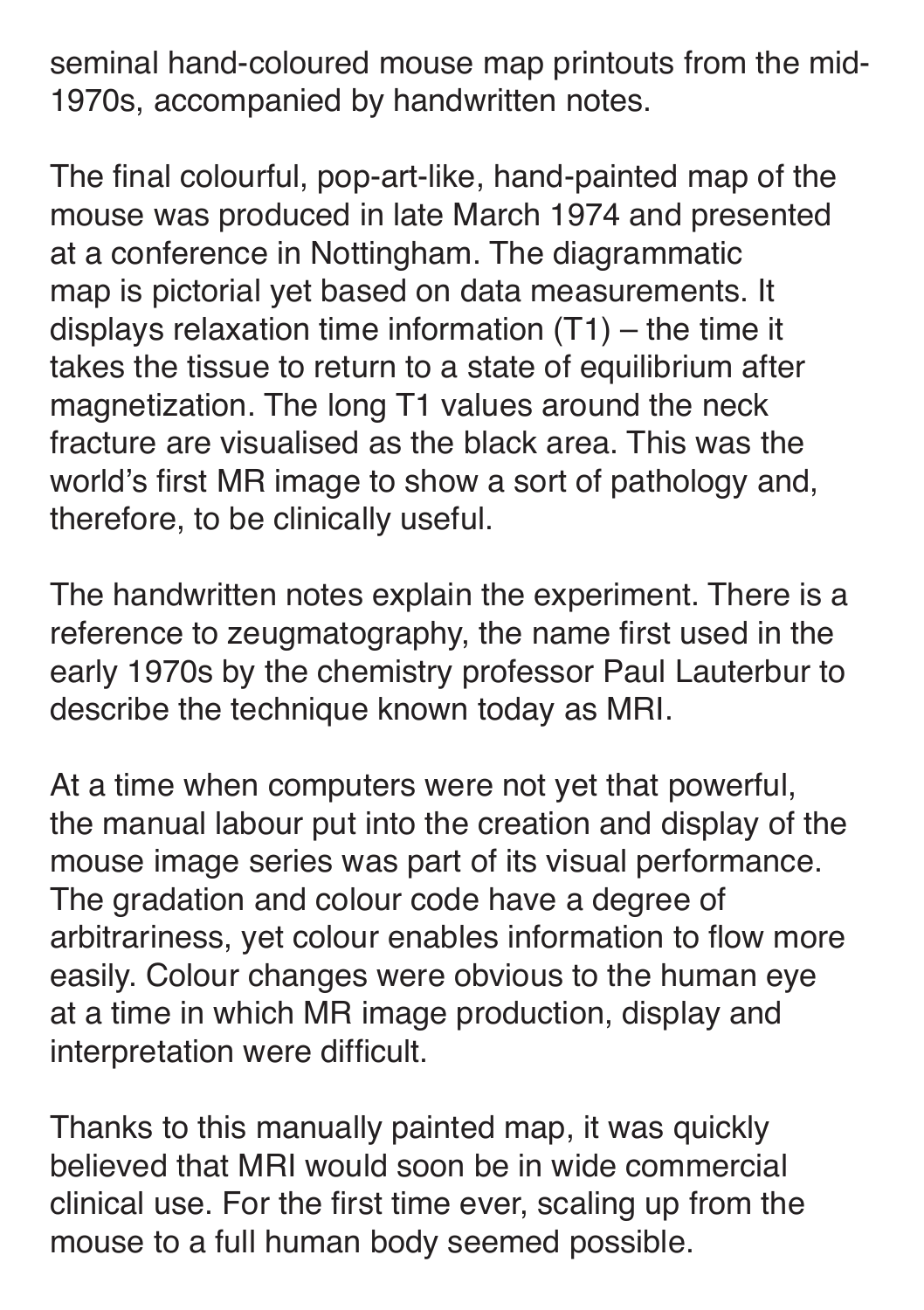### **LABORATORY NOTEBOOKS How do scientists come to know what they know?**

Scientists' laboratory notebook entries and diagrammatic sketches offer an insight into the scientific method and creative process: the passage from intuitive, at times imaginative, understanding to rigorous formal proof and experimentation. Hand-made drawings accompanying calculations can be tools for testing out hypotheses under ideal conditions before or together with experimental work at the laboratory bench.

8th November 1974: Jim Hutchison's laboratory notebook sketches, measurements and observations demonstrate the leap in imagination and scale that would lead him and the team to build a full-body MRI scanner, Mark-I, scaling up the imaging process from small tissues to a whole human.

The laboratory entries from one of the researchers involved in the IDentIFY project contain 2D simulations of image-data problems and their possible causes. The hand-drawn sketches on pages 110–111 are ways in which physicists train their eyes to see and read image artefacts before automated algorithms become available. The images on pages 182–185 present data recorded from the scanner. Each line of the image corresponds to one recording. In ideal conditions, each recording should be identical, but this is not the case due to the magnetic field being unstable.

The last entry shows a sketch for a modular scanner bed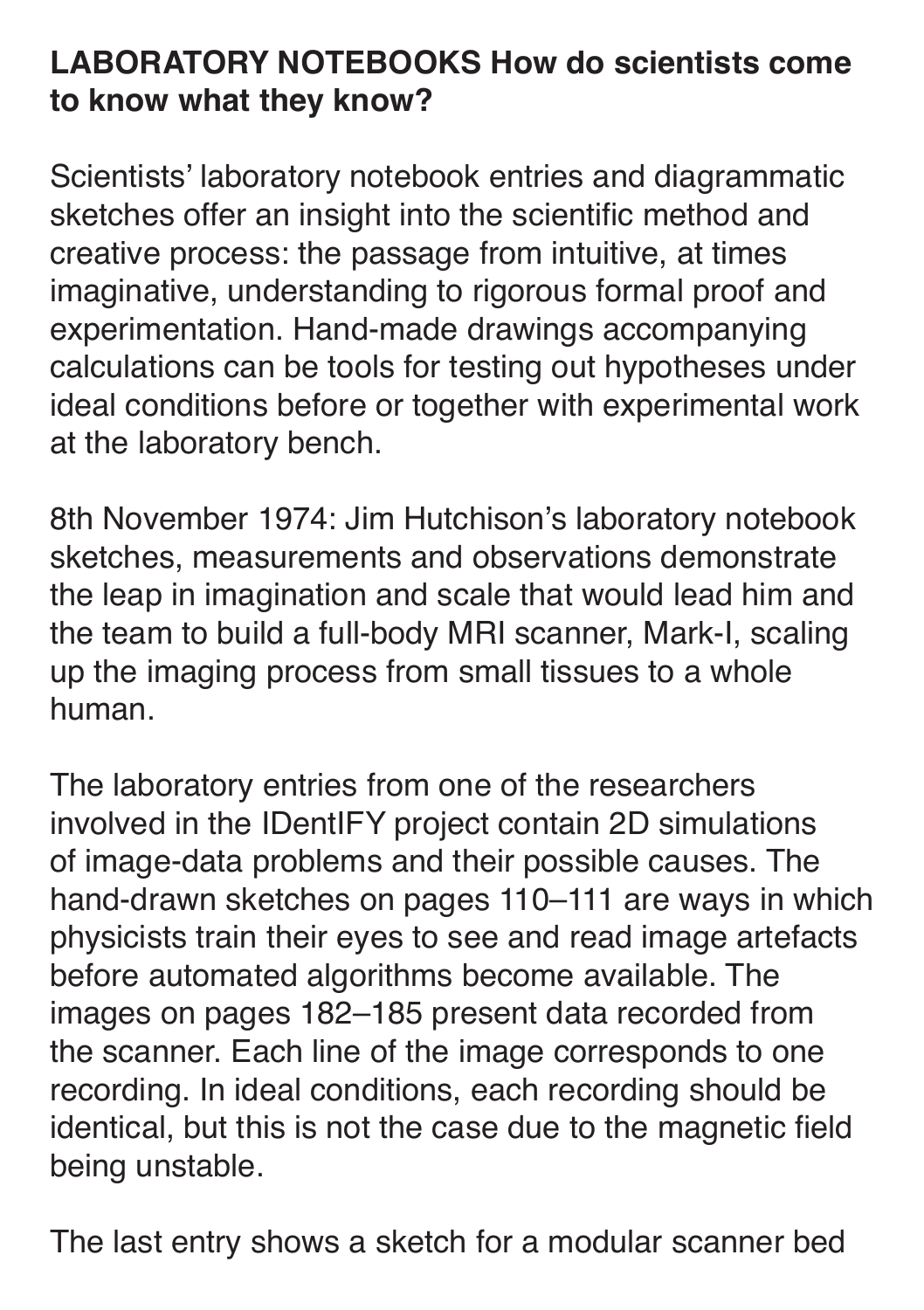that was built in the 1990s. The bed is crucial for patients' wellbeing inside an MRI scanner. Patients' needs are often imagined and addressed even before clinical trials are conducted.

## **DRAWINGS MARK-I, II AND FFC-MRI**

How does a complicated structure with many components and materials, and involving several different professionals, first come together?

The series of drawings illustrate components of the Mark-I and Mark-IMark-II scanners. In the second half of the 1970s and early 1980s, Britain was at the centre of MRI research and drew industry involvement, such as that from the British EMI. A detail from the drawings demonstrates how the Aberdeen team, through funding from the Japanese company Asahi, invested in the industrial development of MRI.

The Mark-I and II drawings are showcased along with the computer-aided design (CAD) drawings for the current Fast Field-Cycling MRI scanner. These CAD drawings represent dimensions faithfully. Measurements were taken manually from the existing FFC-MRI scanner and then used to construct a smaller 3D model for demonstrative purposes.

The drawings show how when anything is built, it is dreamed, drawn and planned.

The physicist Jim Hutchison is photographed while working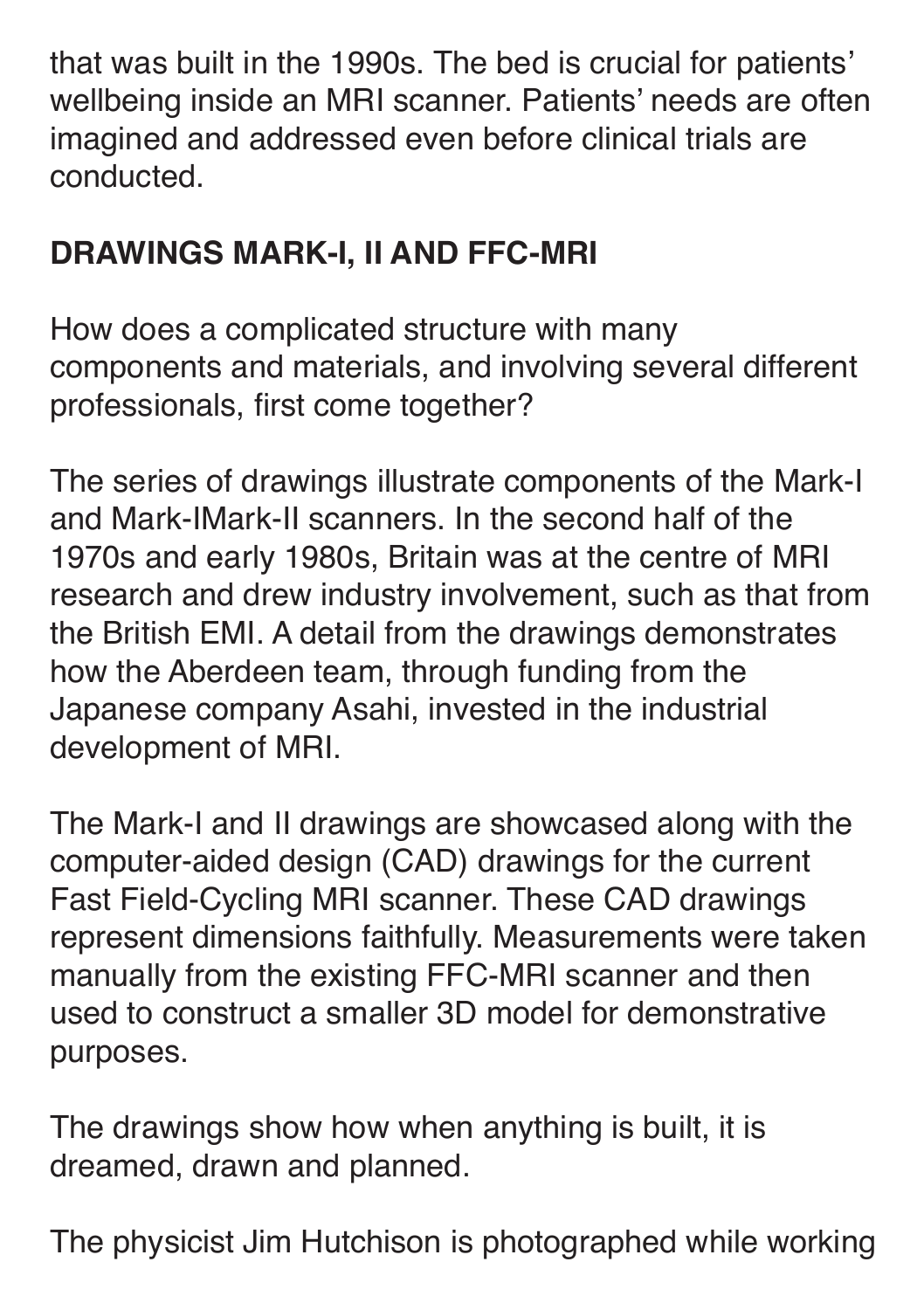hands-on on Mark-I, which was developed through the 1970s by his team of medical physicists assisted by specialised technicians. With its six feet firmly on the ground of the Suttie Arts Space, Mark-I is now living its second life connecting different communities (researchers, clinicians and gallery visitors) and different times (past and present).

## **3-D PLOT DRAWINGS OF GRADIENTS WINDINGS**

These 3D plot drawings of gradient windings are part of the modelling of the FFC-MRI scanner prototype. They illustrate what the gradient windings look like without having to cut open the scanner. Gradients are made up of a loop of conducting material, such as copper, on a cylindrical shell lying inside the MRI scanner tube. When current is passed through these coils, a secondary magnetic field is created. The x-, y-, and z-gradients are the three sets of gradient coils used in nearly all MRI systems.

Each colour designates a different segment of copper track, illustrating which role each gradient winding performs. The dots represent the end of the copper track.